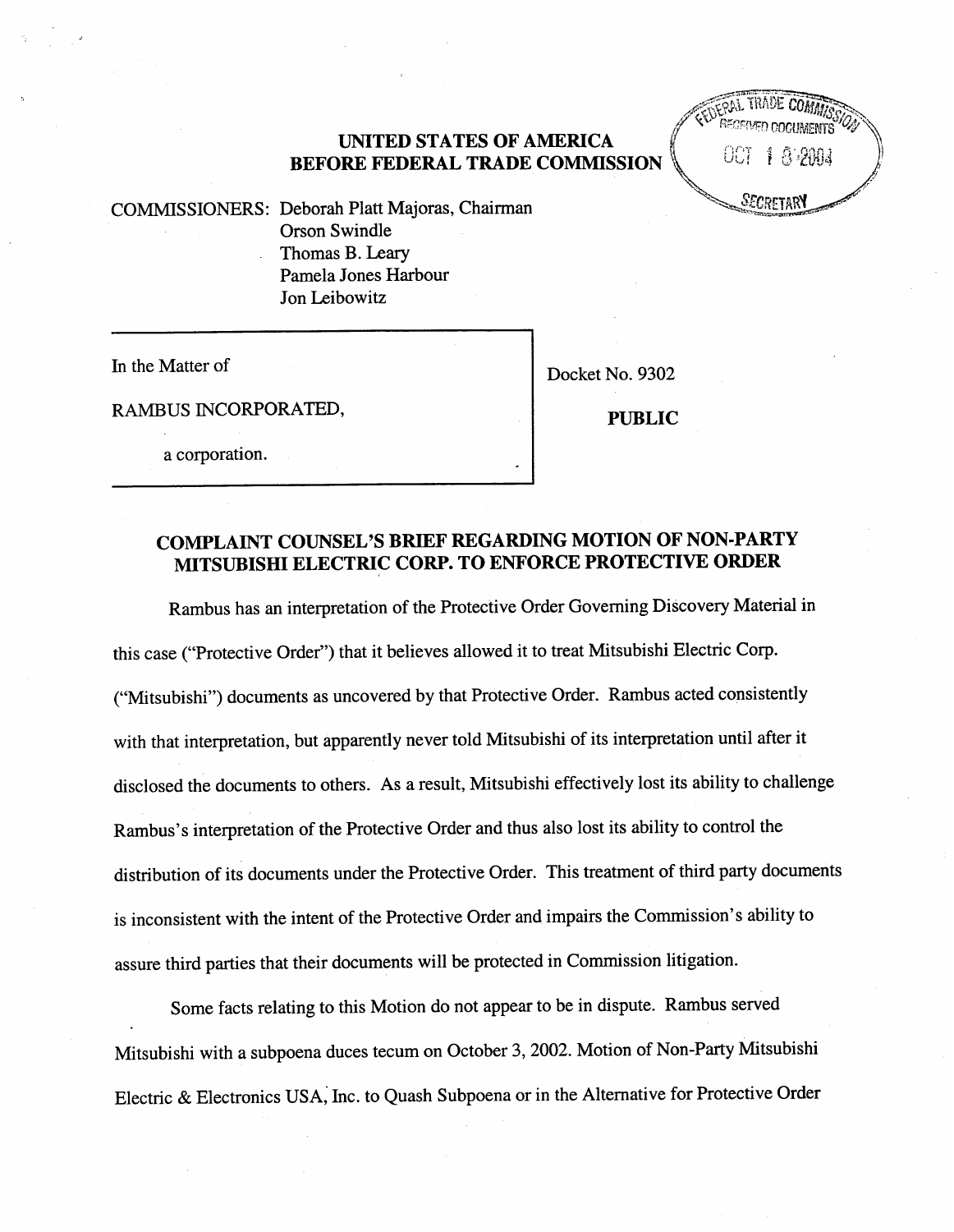Ex. A. (10/28/2002). Rambus appended the Protective Order to that subpoena.<sup>1</sup> Id. On October 28. Mitsubishi filed a motion to quash the subpoena, arguing that it was improperly served, called for confidential documents, and was unnecessarly burdensome. Motion of Non-Pary Mitsubishi Electric & Electronics USA, Inc. to Quash Subpoena or in the Alternative for Protective Order (10/28/2002) ("Mitsubishi Motion to Quash"). Mitsubishi also argued that the documents were beyond the control of Mitsubishi's U.S. subsidiary and that the Japanese parent company had not been properly served. Id. Rambus opposed Mitsubishi's Motion to Quash on various grounds. With respect to Mitsubishi's concerns regarding confidentiality, Rambus stated that "the protective order entered in this case ameliorates Mitsubishi's concerns." Rambus Inc.'s Opposition to Motion of Mitsubishi Electric & Electronics USA. Inc. to Quash Subpoena or in the Alternative for Protective Order at 11-12 (11/8/2002). On November 12, ALJ Timony denied that motion, in a one page order, and gave Mitsubishi ten days to comply with the subpoena. Order Denying Motion of Mitsubishi Electric & Electronics USA, Inc. to Quash Subpoena or in the Alternative for Protective Order (11/12/2002).

It appears that after the denial of Mitsubishi' s Motion to Quash, Mitsubishi and Rambus entered into negotiations regarding what documents Mitsubishi should produce. Motion of Non-Pary Mitsubishi Electric Corp. to Enforce Protective Order (April 8, 2004) ("Mitsubishi Motion to Enforce Protective Order") Ex. 2 ("Letter from Steven M. Perry to Donald R. Harris  $(1/22/03)$ "), Ex. 3 ("Letter from Donald R. Harris to Steven M. Perry  $(1/28/03)$ "). They

 $\mathbf 1$ The Protective Order required that each pary accompany all subpoenas duces tecum to third paries with a cover letter describing the rights of the third party under that order. Protective Order  $\mathbb{I}$  3. It isn't clear from Complaint Counsel's files whether Rambus sent Mitsubishi such a letter.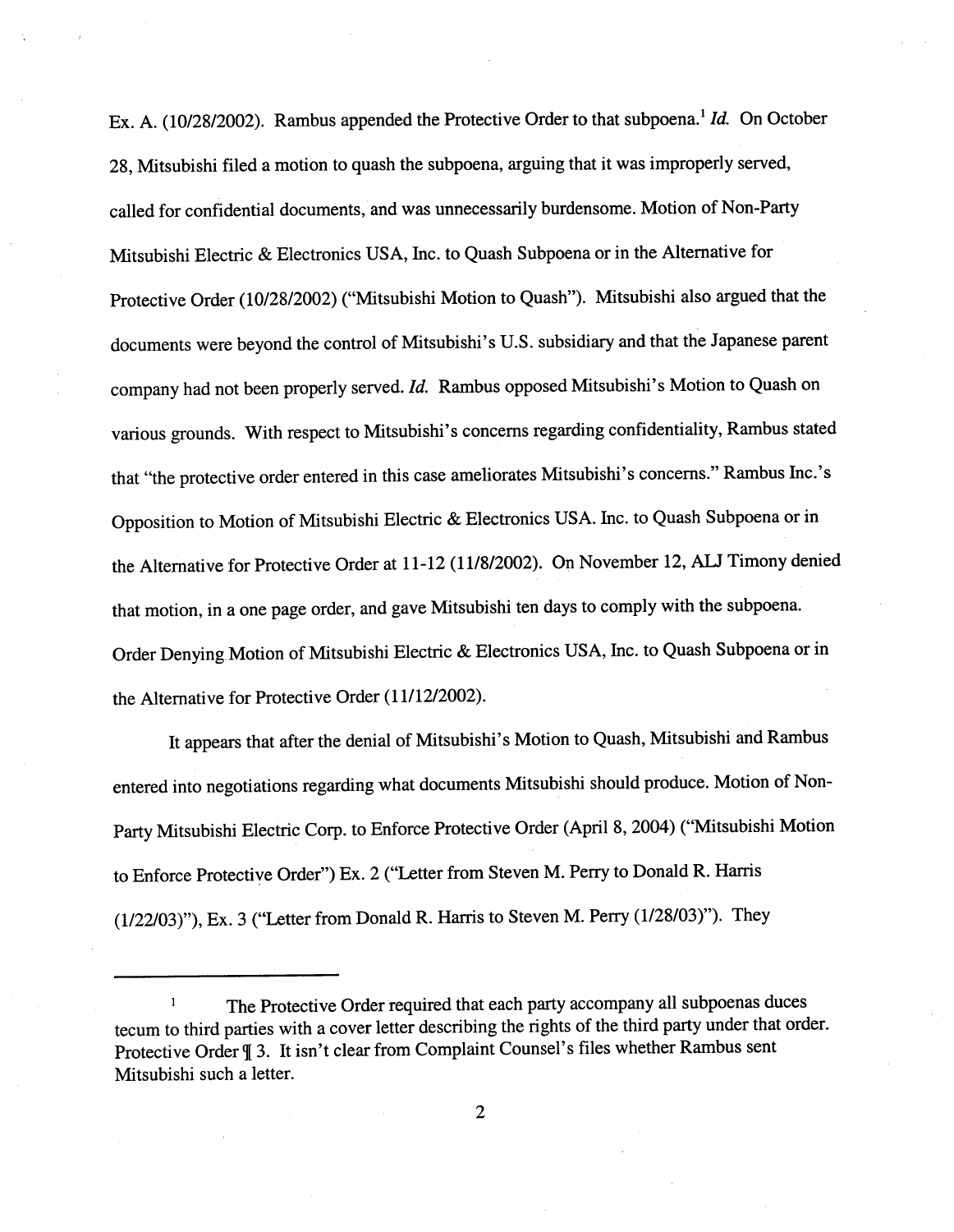concluded that negotiation by late January of 2003, and Mitsubishi produced documents to Rambus in February of 2003. See Mitsubishi Motion to Enforce Protective Order Ex. 4 ("Letter from Donald R. Harris to Steven M. Perry (3/17/2004)"). Apparently, none of the documents produced by Mitsubishi contained any confidentiality designation. Rambus used some of the Mitsubishi documents as exhibits in this case, and apparently also used some of the Mitsubishi documents in its private litigation against the DRAM manufacturers. Id. Rambus apparently provided no notice to Mitsubishi regarding its use of certain Mitsubishi documents either prior to its use in this case or in Rambus's other cases.<sup>2</sup> See Mitsubishi Motion to Enforce Protective Order Ex. 5 ("Letter from Donald R. Harris to Gregory R. Stone (3/31/2004)"). Further, Rambus apparently gave no notice to Mitsubishi that it did not consider the Mitsubishi documents to be covered under the Protective Order. See Mitsubishi Motion to Enforce Protective Order Ex. 7 ("Letter from Donald R. Harris to Gregory R. Stone (4/6/2004)").

Mitsubishi claims it discovered a little over a year later that Rambus was using Mitsubishi documents outside of the FTC proceeding. See Letter from Donald R. Harris to Steven M. Perry (3/1712004). In a letter dated March 17 2004, counsel for Mitsubishi notified counsel for Rambus that Mitsubishi considered the documents it produced to be "Confidential Discovery Material" under the Protective Order. Id. Two weeks later, in a letter to counsel for Rambus, counsel for Mitsubishi repeated that designation and specifically requested that the Mitsubishi

This apparent lack of notice regarding Mitsubishi's documents contrasts with  $\overline{2}$ Rambus's treatment of documents provided by Mitsubishi's U.S. subsidiary, Mitsubishi Electric & Electronics USA, Inc. (MEUS), apparently in response to the same subpoena. On February 10, 2003, Rambus notified Mitsubishi's counsel that it intended to use some MEUS documents at trial and provided a list of those documents should MEUS intend to seek in camera treatment at trial. See Ex. 1.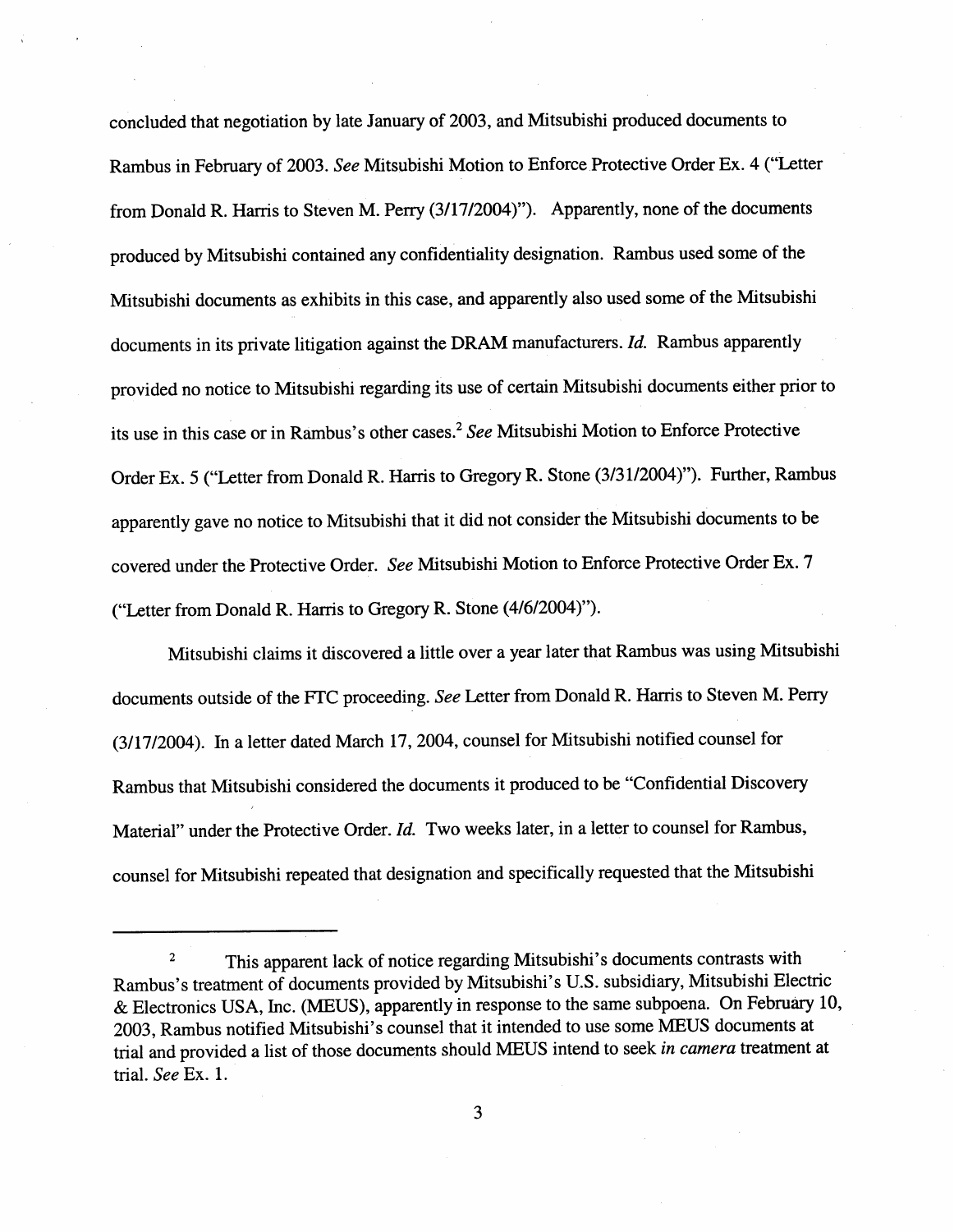documents be treated as confidential discovery materials under the Protective Order. See Letter from Donald R. Harris to Steven M. Perry (3/31/2004). In a letter on April 2, 2004 Rambus replied, refusing to provide notice to Mitsubishi of any future use of Mitsubishi' s documents and also refusing to make any efforts to retrieve any Mitsubishi documents that Rambus provided to those not allowed to view documents covered by the Protective Order. See Mitsubishi Motion to Enforce Protective Order Ex. 6 ("Letter from Gregory R. Stone to Donald R. Harris (4/2/2004))". In support of those actions, Rambus made the following points in that letter:

- "[T]he voluntary production was not made in connection with or in response to a subpoena, or in lieu of responding to a subpoena, but simply in response to our letter request that the documents be provided for our use. Thus, the documents at subpoena, or in lieu of responding to a subpoena, but simply in response to our letter request that the documents be provided for our use. Thus, the documents at no time came within the scope of the Protective Order...."
- Counsel for Mitsubishi never asked that its documents be treated under the terms of the Protective Order. Id. at 2.
- The Protective Order "clearly does not impose any limitation on the use of documents that have not been designated as either Confidential or Restricted Confidential under the terms of that Protective Order." Id.

Mitsubishi's Motion raises two separate questions regarding the interpretation of the

Protective Order: first, are the documents at issue "Discovery Material" as that term is defined in

the Protective Order; and second, if the documents are "Discovery Material," are they

confidential, as that term is defined in the Protective Order.

Regardless of whether the documents are confidential, it appears that Rambus  $\overline{\mathbf{3}}$ failed to provide the documents even the minimal protections accorded Discovery Material under the Protective Order. If the documents are Discovery Materials, Rambus apparently used those documents in violation of paragraph 2 of the Protective Order by providing them to third paries and using them for its own purposes in connection with its on-going private litigation without providing prior notice to Mitsubishi.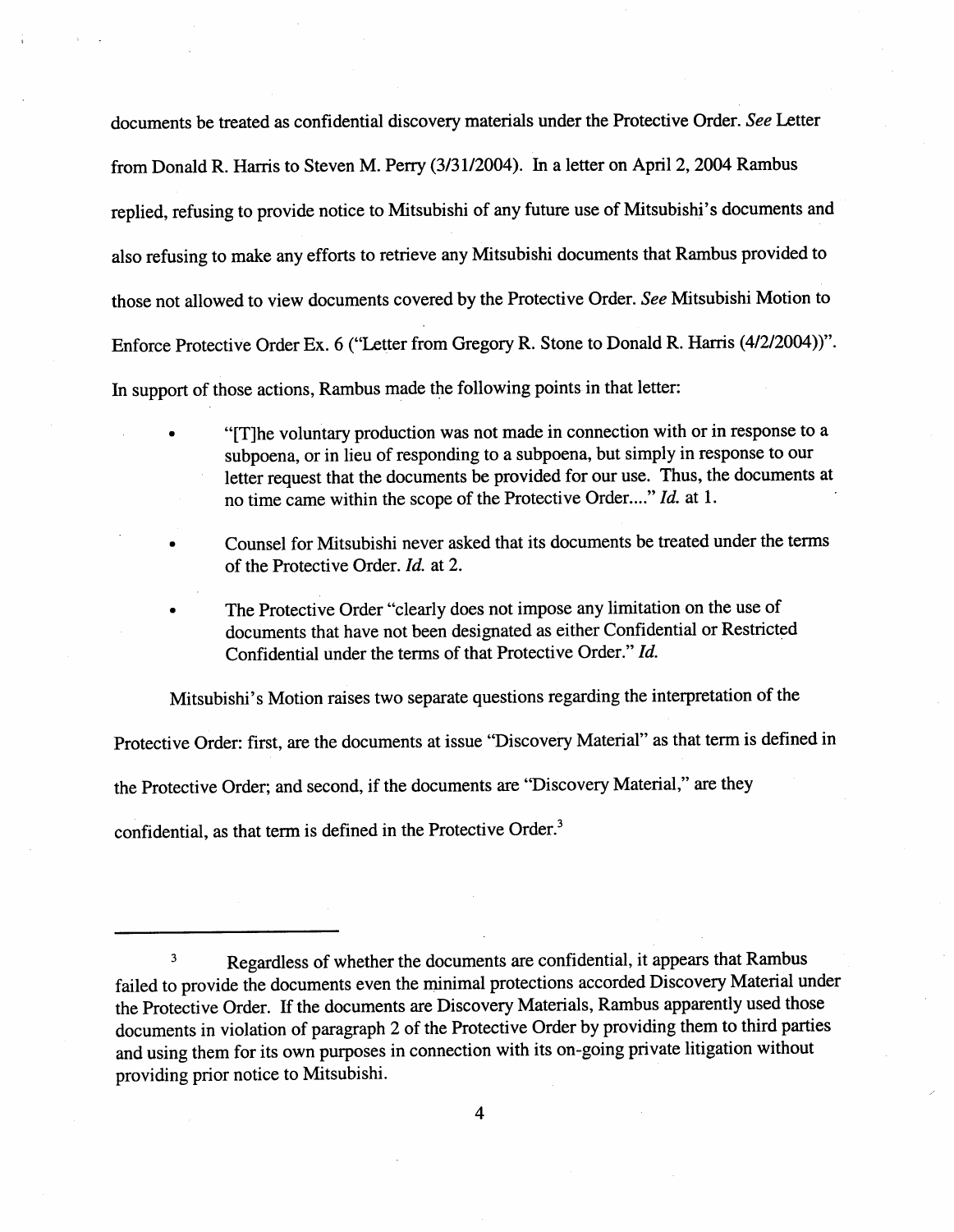In Complaint Counsel's view , the documents produced by Mitsubishi are "Discovery Material" under the terms of the Protective Order. The Protective Order defines "Discovery Material" broadly to include "documents produced pursuant to compulsory process or voluntarly in lieu thereof, and any other documents or information produced or given to one Pary by another Party or by a Third Party in connection with discovery in this matter." Protective Order ¶ I.m. It seems clear from the correspondence memorializing the negotiations between Rambus and Mitsubishi over the documents that Mitsubishi was to produce to Rambus, that both paries to the negotiations understood that Rambus requested the documents for use in this case.<sup>4</sup> Thus, the documents appear to be either "documents produced pursuant to compulsory process or voluntarly in lieu thereof." It is difficult to understand how Mitsubishi, by arguing that production should not be compelled in a motion to quash and then negotiating a production after losing that motion, can implicitly waive its rights regarding the use of discovery materials under the Protective Order.<sup>5</sup>

For example, the correspondence from the parties contains the same reference line: "In Re Rambus Incorporated, FTC Docket No. 9302." See Letter from Steven M. Perry to Donald R. Harris (1/22/03); Letter from Donald R. Harris to Steven M. Perry (1/28/03).

<sup>5</sup> Rambus asserts that Mitsubishi, after losing in its Motion to Quash, then produced its documents "[c]ompletely outside of the discovery process." Opposition of Rambus Inc. To Motion of Non-Pary Mitsubishi Electric Corporation to Enforce Protective Order at 1. Rambus asserts that Mitsubishi did so because Mitsubishi wanted to maintain the position that the documents it holds in Japan were not subject to the jurisdiction of the a U.S. tribunal. Id. Mitsubishi denies that it took that position in its negotiations with Rambus. Mitsubishi Motion to Enforce Protective Order at 2. However, even if Rambus is correct, such production stil seems to be "voluntary in lieu" of production pursuant to compulsory process. In any event, such a production appears to be "documents or information produced or given to one Pary by another Party or by a Third Party in connection with discovery in this matter."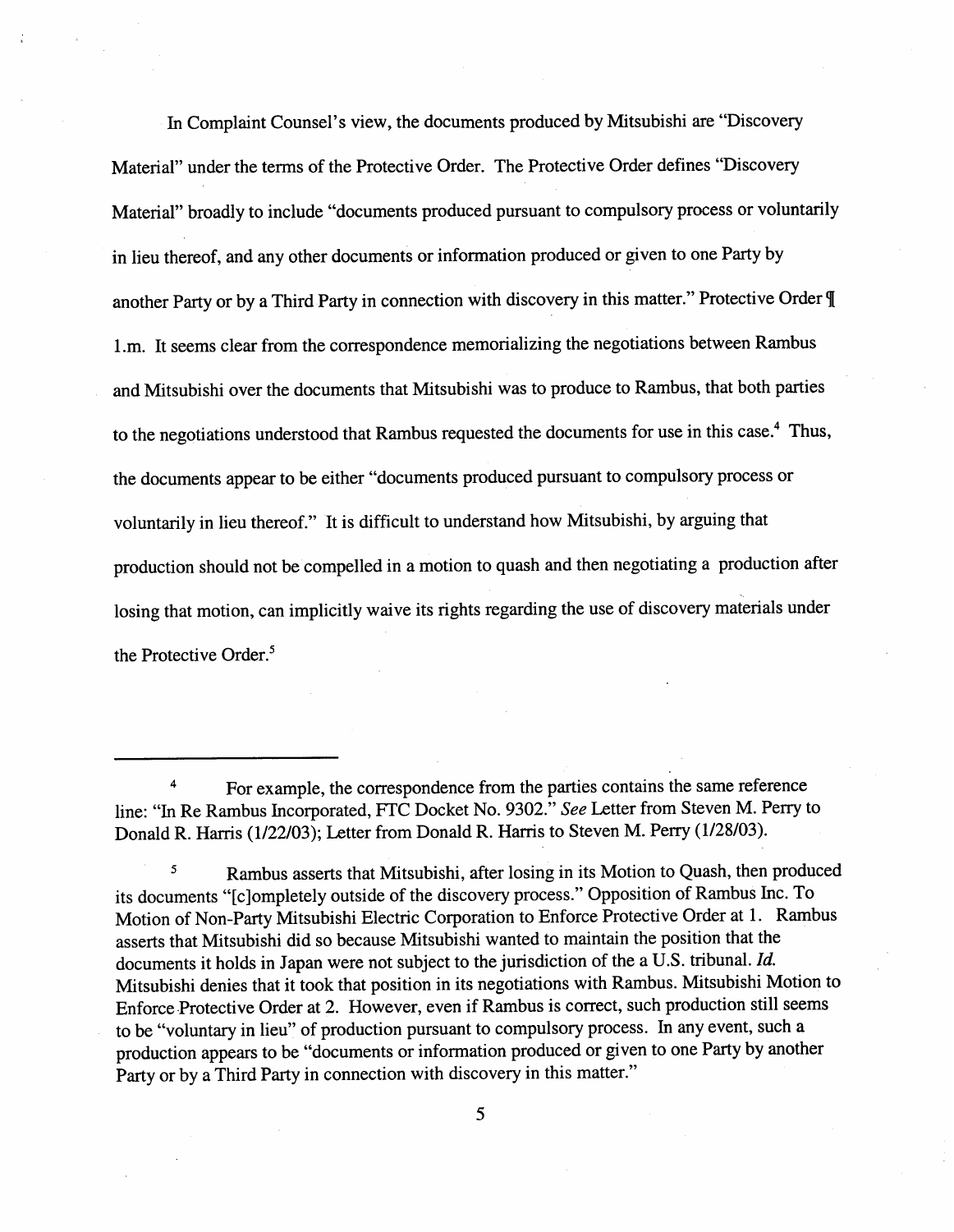Furthermore, Rambus adopted its position in secret. Mitsubishi was entitled to expect that distrbution of the documents it provided would be limited by the Protective Order that Rambus sent with the subpoena. In fact, the papers filed by Rambus in response to Mitsubishi's Motion to Quash imply that Rambus, at least at that time, believed that the documents would be covered by the Protective Order. Rambus Inc.'s Oppostion to Motion of Mitsubishi Electric & Electronics USA. Inc. To Quash Subpoena or in the Alternative for Protective Order at 11- (11/8/2002) ("In any event, the protective order entered in this case ameliorates Mitsubishi' s concerns."). Rambus may have been entitled to argue that the documents were not discovery material under the Protective Order. However, it was not entitled, in good faith, to treat those documents as being outside the Protective Order without telling Mitsubishi of its conclusions and allowing Mitsubishi its day in court before Rambus distributed those documents to whomever it pleased. If Rambus concluded that the documents produced by Mitsubishi were outside of the Protective Order because of a position taken by Mitsubishi in its negotiations with Rambus or because of an argument Mitsubishi made in its Motion to Quash, Rambus should have notified Mitsubishi of that position. Rambus's failure to do so threatens to sap Commission protective orders of any ability to assure third paries that the documents they produce wil not be distributed to competitors.

Rambus's remaining justifications appear to misstate both the explicit terms of the Protective Order and the intent behind those terms. First, contrary to the assumption implicit in Rambus's April 2, 2004 letter, the Protective Order does not require third parties producing documents to "ask that its documents be treated under the terms of th(e) Protective Order. Further, contrary to the assertions of that letter, the Protective Order clearly prohibits a party

6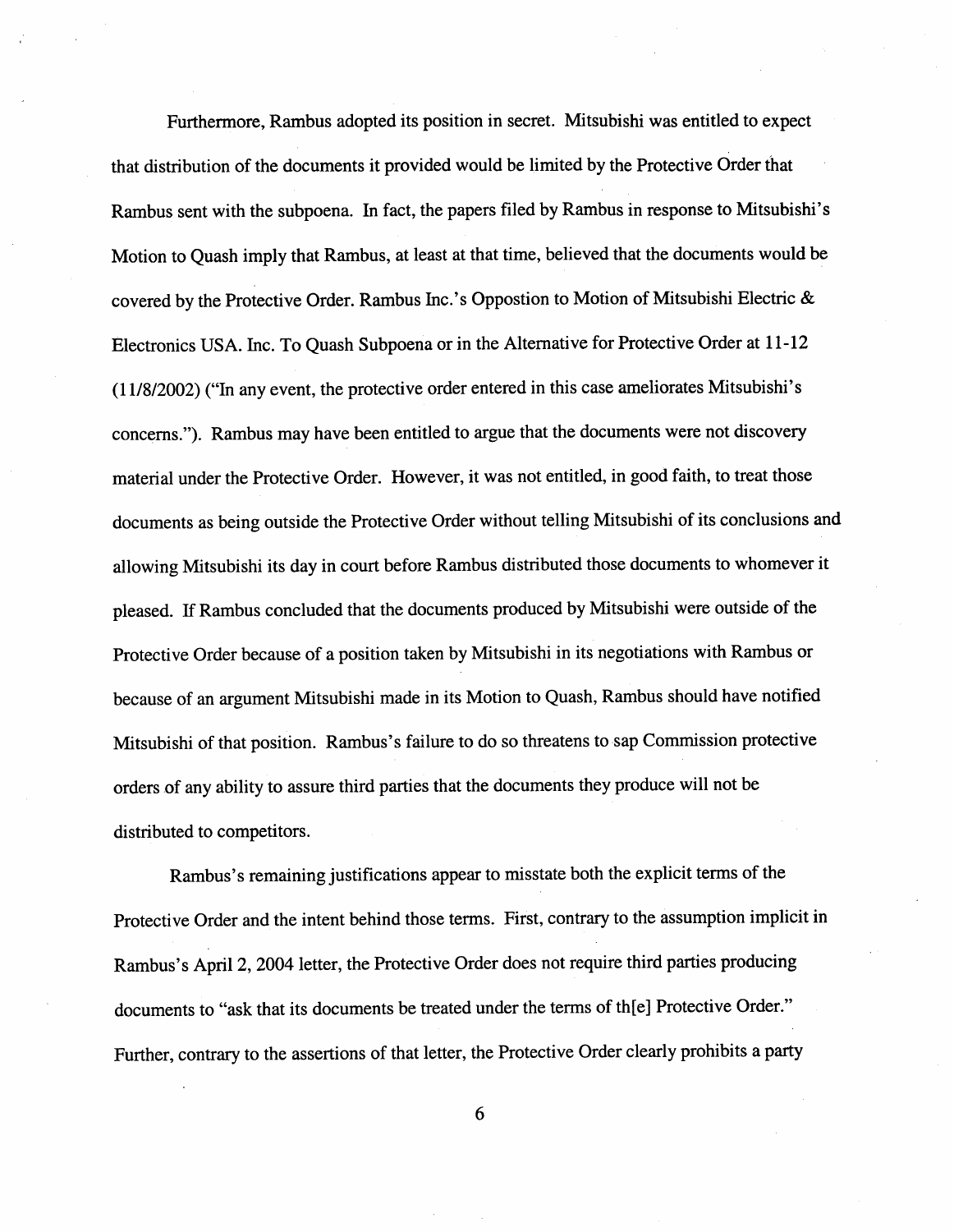from using "Discovery Materials" outside of the Commission proceedings regardless of whether the documents are designated as Confidential or Restricted Confidential. Protective Order  $\P$  2.

Those documents may also be confidential under the terms of the Protective Order. The Protective Order defines Confidential Discovery Material as "all Discovery Material that is confidential or proprietary information produced in discovery which is not generally known and which the Producing Party would not normally reveal to third parties or would normally require third paries to maintain in confidence.... Confidential Discovery Materials shall include nonpublic commercial information, the disclosure of which to Respondents or Third Parties would likely cause substantial commercial harm or personal embarrassment to the disclosing party." Protective Order  $\P$  1.n. Rambus argued in its Opposition to Mitsubishi's current Motion that the Protective Order limits what comes under the category of Confidential Discovery Materials to documents that are designated as such by the producing pary. But the Protective Order states that documents "may be designated either as Confidential Discovery Material or as Restricted Confidential Discovery Material." Id.  $\mathbb{I}$  4. The Protective Order does not require those designations for the documents to be so treated. If documents appear to contain "non-public commercial information, the disclosure of which to Respondents or Third Paries would likely cause substantial commercial harm or personal embarassment to the disclosing pary," then those documents are confidential under the Protective Order regardless of whether they were so designated.

Despite this language in the Protective Order, Complaint Counsel recognizes that it is often difficult for a party to determine, in the absence of a designation, whether a third party's documents contain confidential information. It may well be that, in the absence of a

 $\overline{7}$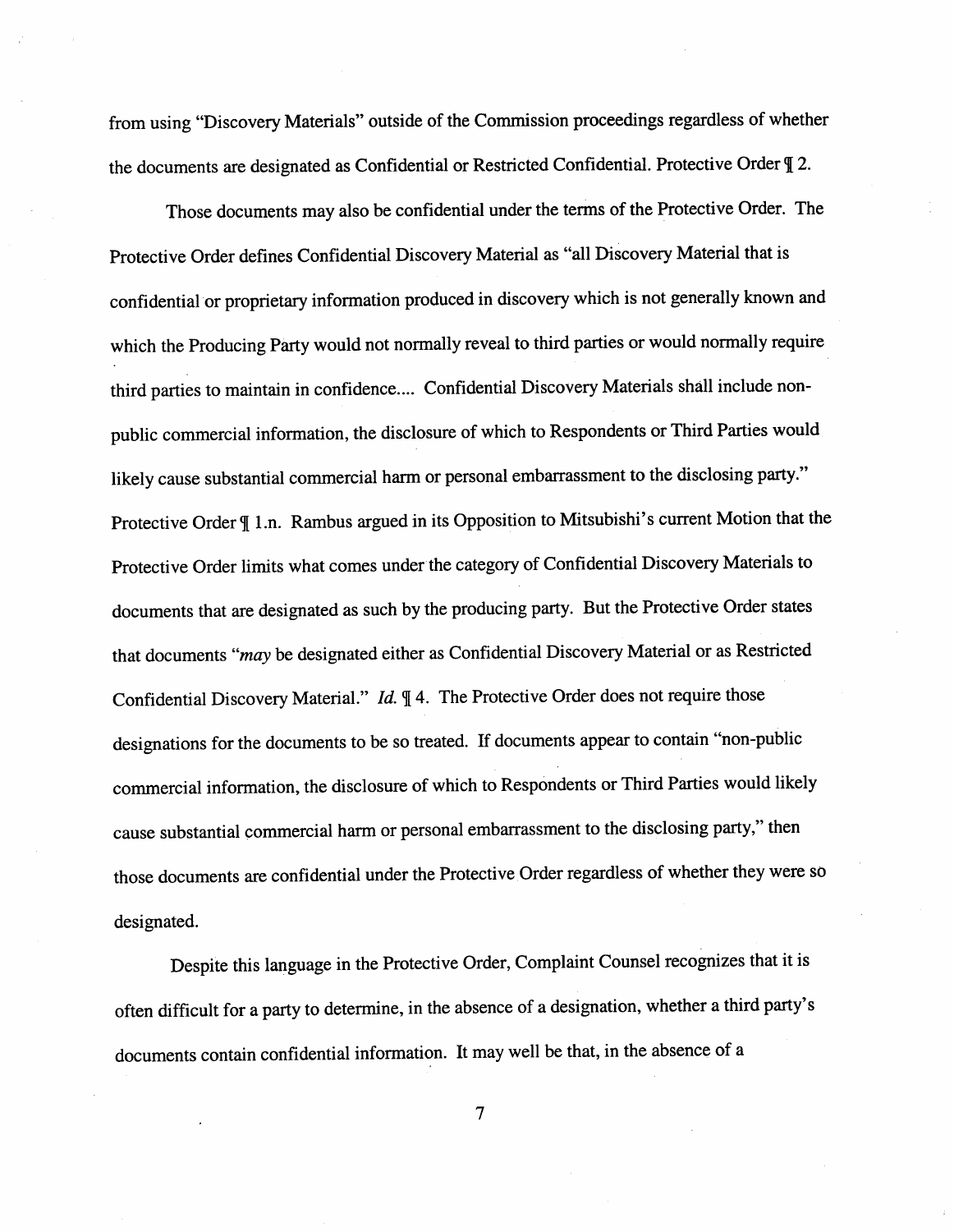confidentiality designation, and given the age and subject matter of the documents themselves Rambus was entitled to assume that the documents were not confidential. On the other hand, the contents of the documents, combined with the statements made by Mitsubishi in its Motion to Quash, may been sufficient to have put Rambus on notice that the documents possibly contained confidential information.6 While Complaint Counsel believe that Rambus should have resolved any uncertainties by communicating with Mitsubishi before using any Mitsubishi documents in open court, Complaint Counsel also recognize that Mitsubishi's failure to designate documents as Confidential contributed to the current situation. At this point Complaint Counsel cannot determine whether Mitsubishi's designation of its documents as Confidential Discovery Material is appropriate. The documents are primarily Japanese language notes and memoranda apparently written by engineers at Mitsubishi in Japan during the 1990s. Complaint Counsel did not incur the substantial expense of having the documents translated, and Rambus has provided only parial, poor quality translations of a small number of selected documents. No Mitsubishi representatives were called upon to testify at deposition or at trial as to the nature of the information contained in the documents.

There appears to be no excuse, however, for Rambus's failure to accord the Mitsubishi documents confidential treatment after Mitsubishi clearly informed Rambus in its March 2004 letters that it designated the documents as Confidential Discovery Material. Nothing in the

It appears that Mitsubishi, in its Motion to Quash, may have put Rambus on notice  $\bf 6$ that the documents called for under the subpoena were likely to be considered confidential. See Mitsubishi Motion to Quash at 14-17 ("Rambus seeks documents from MEUS that disclose agreements with its customers and licensors, pricing and cost data, order quantities and patterns technology licensing terms, and other commercially sensitive details. This information is confidential and proprietary; furthermore, much of it is privileged. Producing this information would subject MEUS to risks both of economic harm and of legal liability.").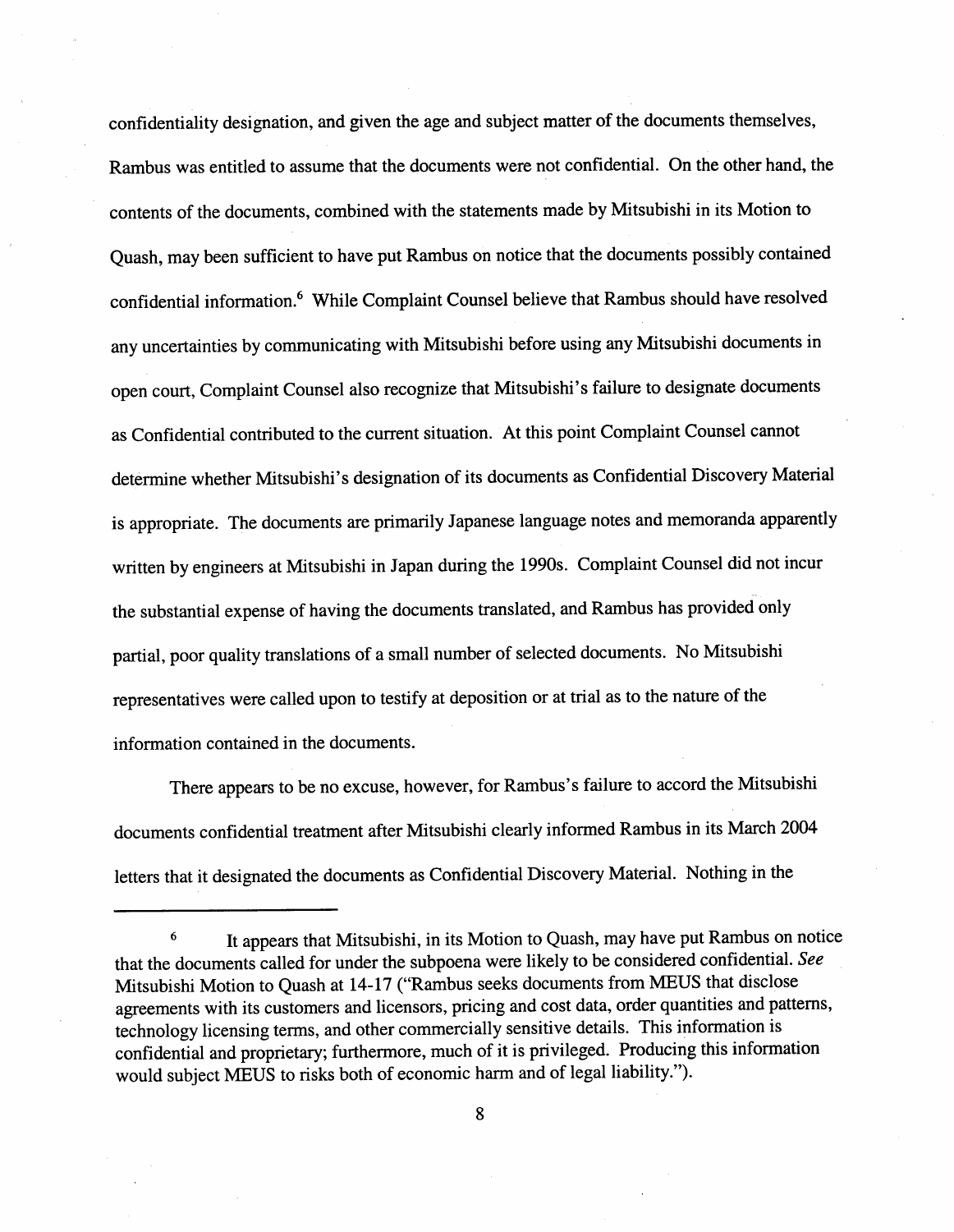Protective Order provides that Mitsubishi waived its rights by not so designating its documents at the time of production. If Rambus believed that Mitsubishi's March 2004 designation was improper, its remedy was to fie a motion challenging that designation and explaining why it is improper, not to disregard the designation and to continue to use Mitsubishi's documents in any manner it chose.

#### **CONCLUSION**

Mitsubishi requests a relatively limited remedy - that the Commission designate Mitsubishi's documents as "Discovery Materials" under the Protective Order and that Rambus be directed to advise Mitsubishi of all those who have received the documents from Rambus. If Mitsubishi is correct that Rambus has provided "Discovery Materials" to paries outside of the current proceedings, there is little hope that Mitsubishi can be made whole by a Commission remedy. The remedy requested by Mitsubishi appears to be within the realm of what is possible for the Commission to do under the circumstances, as it appears reasonably calculated to allow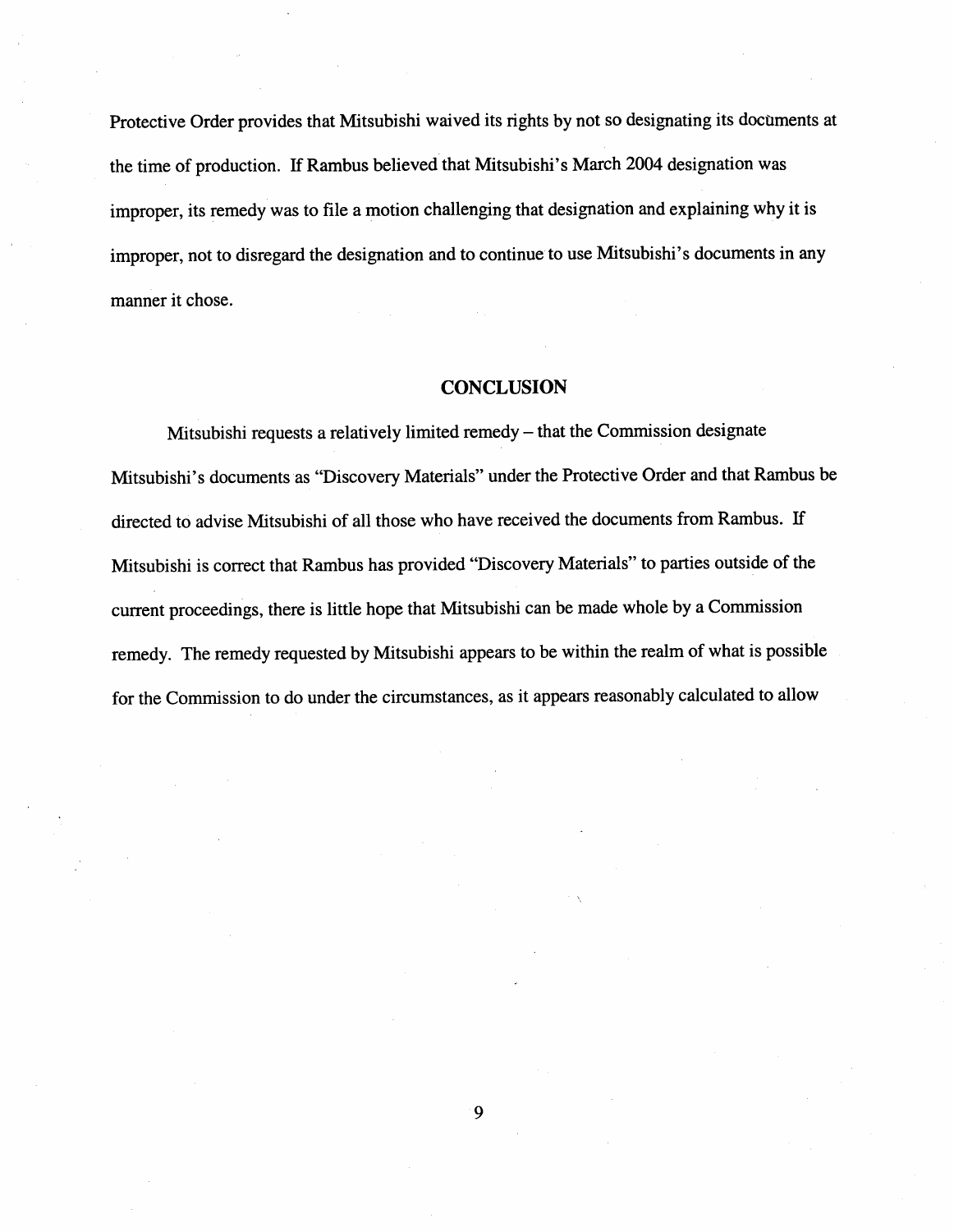Mitsubishi to determine whether it can correct for any past harm, and limit any future harm, from Rambus's apparent use of its documents outside of the scope of the Protective Order.

Respectfully submitted

Geoffrey D. Oliver Patrick J. Roach Robert P. Davis

Bureau of Competition Federal Trade Commission Washington, D.C. 20008 (202) 326-2275 Counsel for the Complaint

October 18, 2004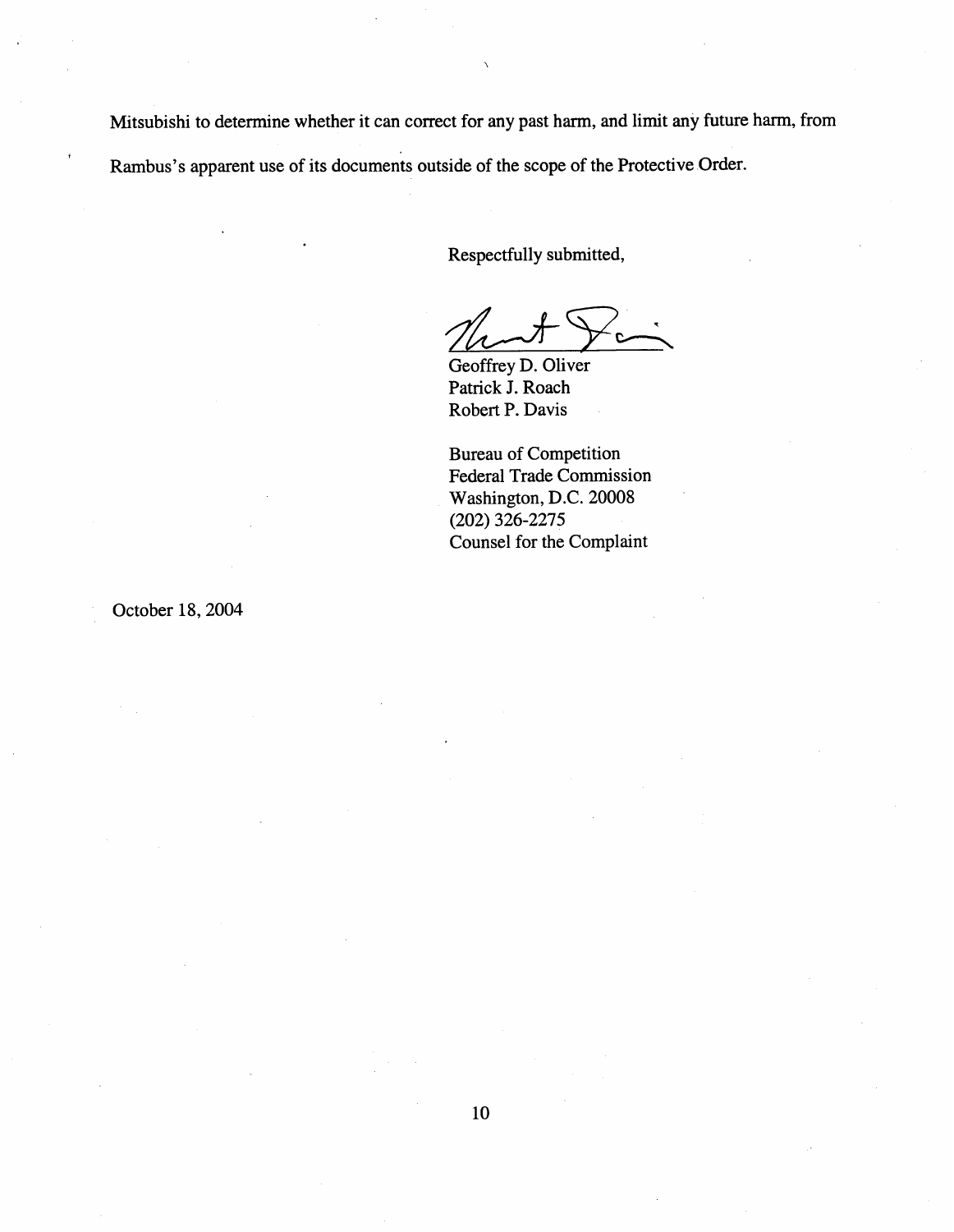#### MUNGER, TOLLES & OLSON LLP

**PETER R. TAFT<br>ROBERT K. JOHNSON<br>ALAN V. FRIEDMAN<br>RONALD L. OLSON<br>RICHARD S. VOLPERT<br>RICHARD S. VOLPERT<br>SIMON M. LORNA<br>ORENT L. WEINBERGER<br>ROBERT L. WEINBERGER<br>ROBERT L. ADLER<br>ROBERT L. WEINBERGER<br>ROBERT L. ADLER** SIEDAL weven **D STONE** mur7 ), BRIAN<br>EY S. PHILLIPS<br>E M. GARVEY<br>4 D. TEMKO<br>T B. KNAUSS<br>GORY MORGAN EGUNT MURGAR<br>IEN M KRISTOVICH . . . . . . .<br>Spiegel ₩. .<br>IEVEN M. PERR<br>UTH E. FISHER E. FISHER<br>B. HELM<br>NEL R. DOYEN<br>NEL E. SOLOFF<br>NEL E. SOLOFF<br>ENCE C. BARTH HLEEN M MSDOWELL N D. POMERANTZ **HAS B. WALPER** 

**RONALD C. HAUSMANN<br>PATRICK J. CAFFERTY, JR.** JAY M. FUJITANI<br>O'MALLEY M. MILLER **CHALLET M. HULLER<br>SANDRA A SEVILLE-JONES<br>MARK H. EPSTEIN<br>HENRY WEISSMANN<br>KEVIN S. ALLRED<br>KANC A BECKER<br>CYNTHIA L. BURCH<br>SANT H. WILLIAMS<br>JEFFREY A. HEINITZ<br>JUDITH T. KITAMIO<br>JEFFREY A. HEINITZ<br>JUDITH T. KITAMIO** AUL LAUNO<br>ISTIN LINSLEY MYLES MARC T.G. DV JEROME C. ROTH **IEN D. ROSE** JEFFREY L. BLEICH<br>GARTH T. VINCENT MARK SHINDERMAN<br>STUART N. SENATOR<br>STUART N. SENATOR<br>STUART N. SENATOR<br>EDWARD C. HAGEROTT, JR.<br>ROBERT L. DELL ANGELO<br>ROBERT L. DELL ANGELO<br>JONATHAN E. ALTMAN<br>MICHAEL. J. O'SUILIVAN<br>MICHAEL. J. O'SUILIVAN MARY ANN TODO<br>MICHAEL J. O'SULLIVAN<br>KELLY M. KLAUS<br>BAVID B. GOLDMAN<br>BURTON A. MASUDA<br>KEVIN S. MASUDA<br>HOJOON HWANG **KRISTIN S. ESCALANTE** 

355 SOUTH GRAND AVENUE THIRTY-FIFTH FLOOR LOS ANGELES, CALIFORNIA 90071-1560 TELEPHONE (213) 683-9100 **FACSIMILE (213) 687-3702** 

33 NEW MONTGOMERY STREET SAN FRANCISCO, CALIFORNIA 94105-9781 **TELEPHONE (415) 512-4000** FACSIMILE (415) 512-4077

February 10, 2003

DAVID C. DINIELLI<br>ANDREA WEISS JEFFRIES<br>ALLISON B. STEIN<br>MARSHA HYMATIC **KSON**  $\sim$ STEPHEN E MORRISSE WENLIN J. GODLEY<br>LINDA S. GOLDMAN<br>DANA S. TREISTEF LINDA M. **DREW C. FINCI<br>JM A. HEINICKI**<br>HAEL B. BARS MARTIN WIL **STONI Time** TED W IMOTHY B. CIEU<br>AMY LYNNE BOYD<br>AMY LYNNE BOYD<br>C. DAVID LEE<br>CAROLYN HOECKER LUEDTKE

u a **HOLLIDA** MILY M. STE **C-LINH** KATHERINE K. HU

RICHARD D. ESBENSHADET<br>OF COUNSEL

E. LEROY TOLLES

**ROFESSIONAL CORPORATION** 

 $(213) 683 - 9133$ (213) 683-5133 FAX perrysm@mto.com

WRITER'S DIRECT LINE

#### **VIA FEDERAL EXPRESS**

John Calkins, Esq. Bingham McCutchen LLP Three Embarcadero Center San Francisco, CA 94111-4067

#### In the Matter of Rambus Inc., FTC Docket No. 9302  $Re:$

Dear Mr. Calkins:

This letter will constitute notice to Mitsubishi Electric & Electronics USA, Inc. ("MEUS"), pursuant to 16 C.F.R. § 3.45, that Rambus proposes to use the materials listed in attachment A hereto at the hearing in this matter. For your convenience, I have also enclosed a copy of section 3.45 and a copy of the materials listed in attachment A. Please notify us within 10 days if MEUS intends to seek in camera treatment for these documents, all of which were marked as deposition exhibits. Rambus reserves the right to serve additional notices pursuant to 16 C.F.R.  $\S$  3.45.

Please contact me if you have any questions regarding the foregoing.

**CONTRACTOR** Steven M. Perry

SMP:ei

Enclosures Malcolm L. Catt, Esq. cc: Counsel for FTC (w/attachment A)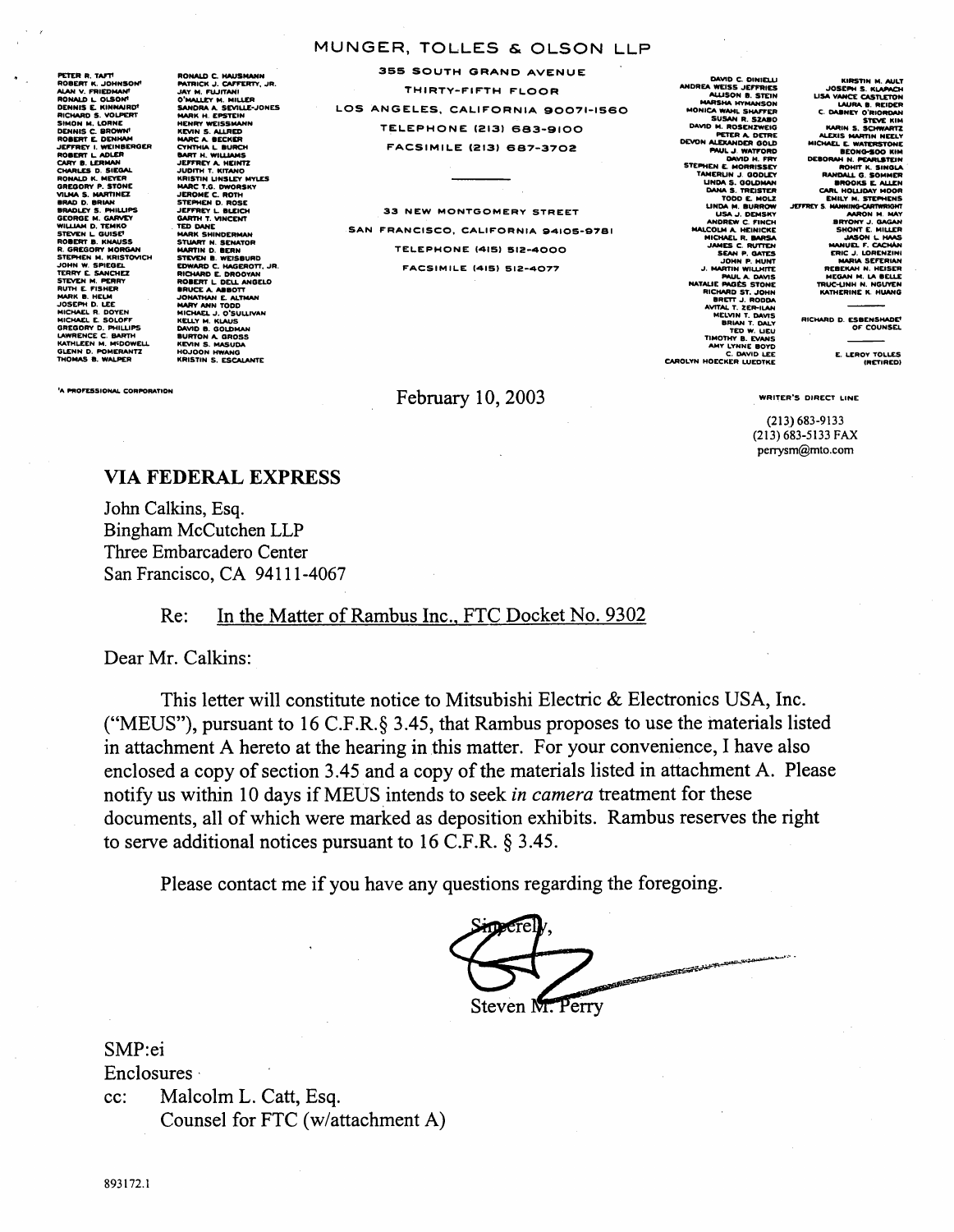# **ATTACHMENT A**

| <b>MEUS0031</b>              | <b>MEUS2164 -MEUS2168</b>    |
|------------------------------|------------------------------|
| <b>MEUS2781</b>              | <b>MEUS4592 - MEUS4594</b>   |
| <b>MEUS5167 – MEUS5186</b>   | <b>MEUS7615 - MEUS7617</b>   |
| <b>MEUS8356 - MEUS8400</b>   | <b>MEUS10443 - MEUS10449</b> |
| <b>MEUS11512 - MEUS11513</b> |                              |